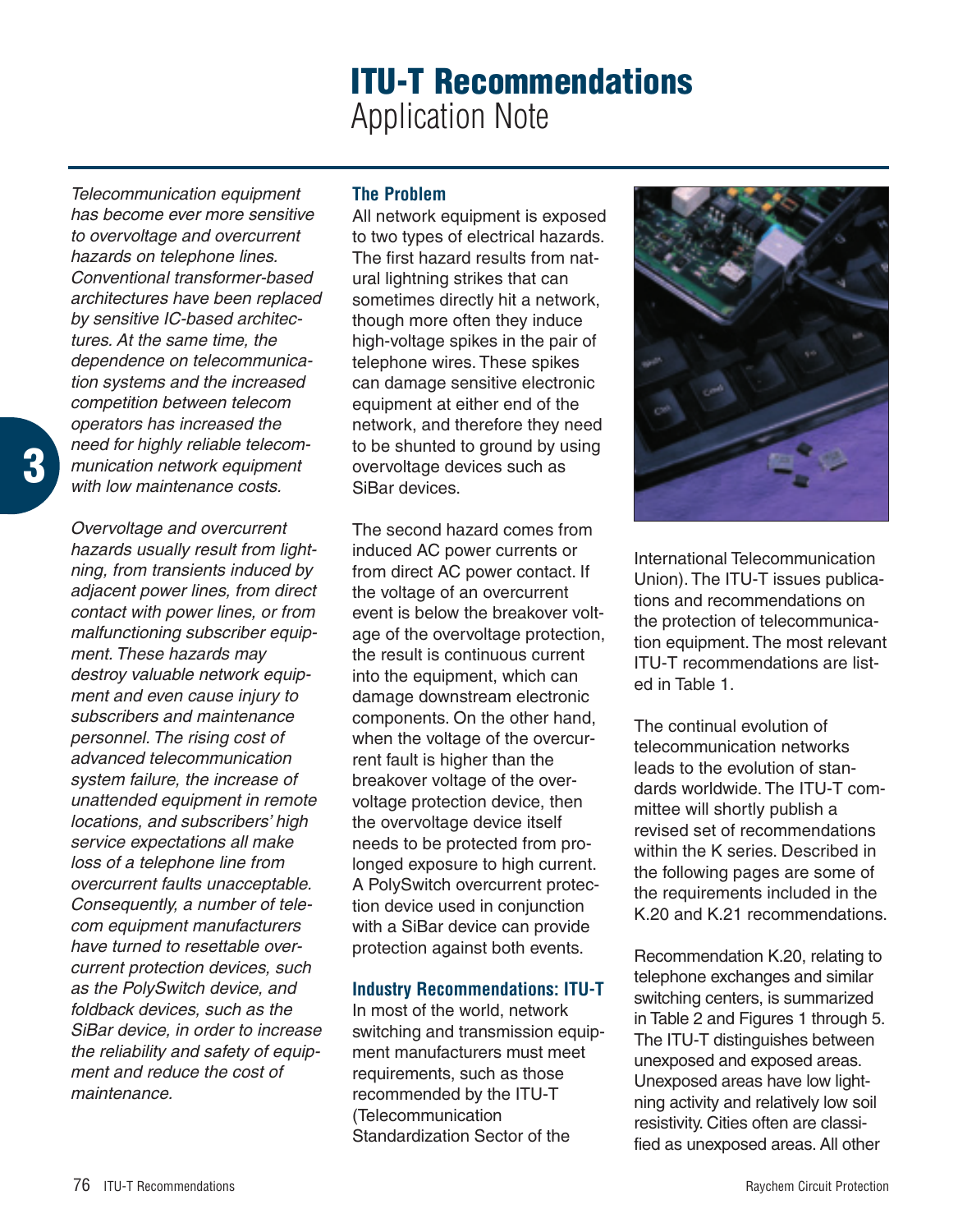environments are classified as exposed areas (mainly rural areas).The equipment is usually expected to operate satisfactorily in both environments.The test conditions with agreed primary protection simulate proper functioning in the more severe environments.

Recommendation K.21 deals with subscribers' terminals and assumes that line protectors are fitted externally to the equipment in exposed areas. It is summarized in Table 3.

## **Upcoming modifications in the ITU-T K series recommendations**

The ITU-T committee has been reviewing the K.20 and K.21 recommendations. Soon to be published is a new set of recommendations:

- **K.44** seeks to establish fundamental testing methods and criteria for the resistibility of telecommunication equipment to overvoltages and overcurrents for use by network operators and manufacturers. This recommendation is overarching and thus will not specify either test levels or particular acceptance criteria for specific equipment. The appropriate test levels and test points will be contained in the specific product family recommendations (K.20, K.21, K45).
- **K.20** will specify resistibility requirements and test procedures for telecommunication equipment installed in a telecommunication center.
- **K.21** will specify resistibility requirements and test procedures for telecommunication equipment installed in or on a customer premise.

#### **Table 1. Most Relevant ITU-T Publications**

**Directives** concerning the protection of telecommunication lines against harmful effects from electric power and electrified railway lines.

#### **Recommendation K.11**

Principles of protection against overvoltages and overcurrents.

#### **Recommendation K.12**

Characteristics of gas discharge tubes for the protection of telecommunications installations.

#### **Recommendation K.20**

Resistibility of telecommunication switching equipment to overvoltages and overcurrents.

#### **Recommendation K.21**

Resistibility of subscribers' terminals to overvoltages and overcurrents.

#### **Recommendation K.28**

Characteristics of semiconductor arrestor assemblies for the protection of telecommunications installations.

**Recommendation K.30** Characteristics of self-restoring current-limiting devices.

**Recommendation K.36** Selection of protective devices.

#### **Recommendation K.44**

Resistibility of telecommunication equipment to overvoltages and overcurrents.

#### **Recommendation K.45**

Resistibility of access network equipment to overvoltages and overcurrents.

• **K.45** will specify resistibility requirements and test procedures for telecommunication equipment installed between a telecommunication center and customer premise.

Following either K.20, K.21, or K.45 is based on the type of grounding employed at the location of the equipment. For grounding recommendations related to K.20, K.21, and K.45 equipment, refer to recommendations K.27, K.31, and K.35 respectively.

Recommendations will include lightning, power induction, and power contact tests. These will include both "basic" and "enhanced" level tests, with optional higher power induction levels and a lightning coordination test. Resettable protection is required to meet the enhanced power contact test.

*Please contact your local Raychem Circuit Protection representatives for the latest information on the status and timing of ITU-T regulatory changes.*

#### **Overcurrent Solution**

PolySwitch overcurrent protection devices are positive temperature coefficient (PTC) devices that are resettable devices designed to protect sensitive telecommunications network equipment from overcurrent faults. When an overcurrent fault occurs, the resistance of a TR250, TC250, TCF250, TS250, or TSV250 PolySwitch device increases from its base resistance, by several decades, to a much higher resistance, effectively isolating the fault. In its highresistance state the surface

*(continued on page 82)*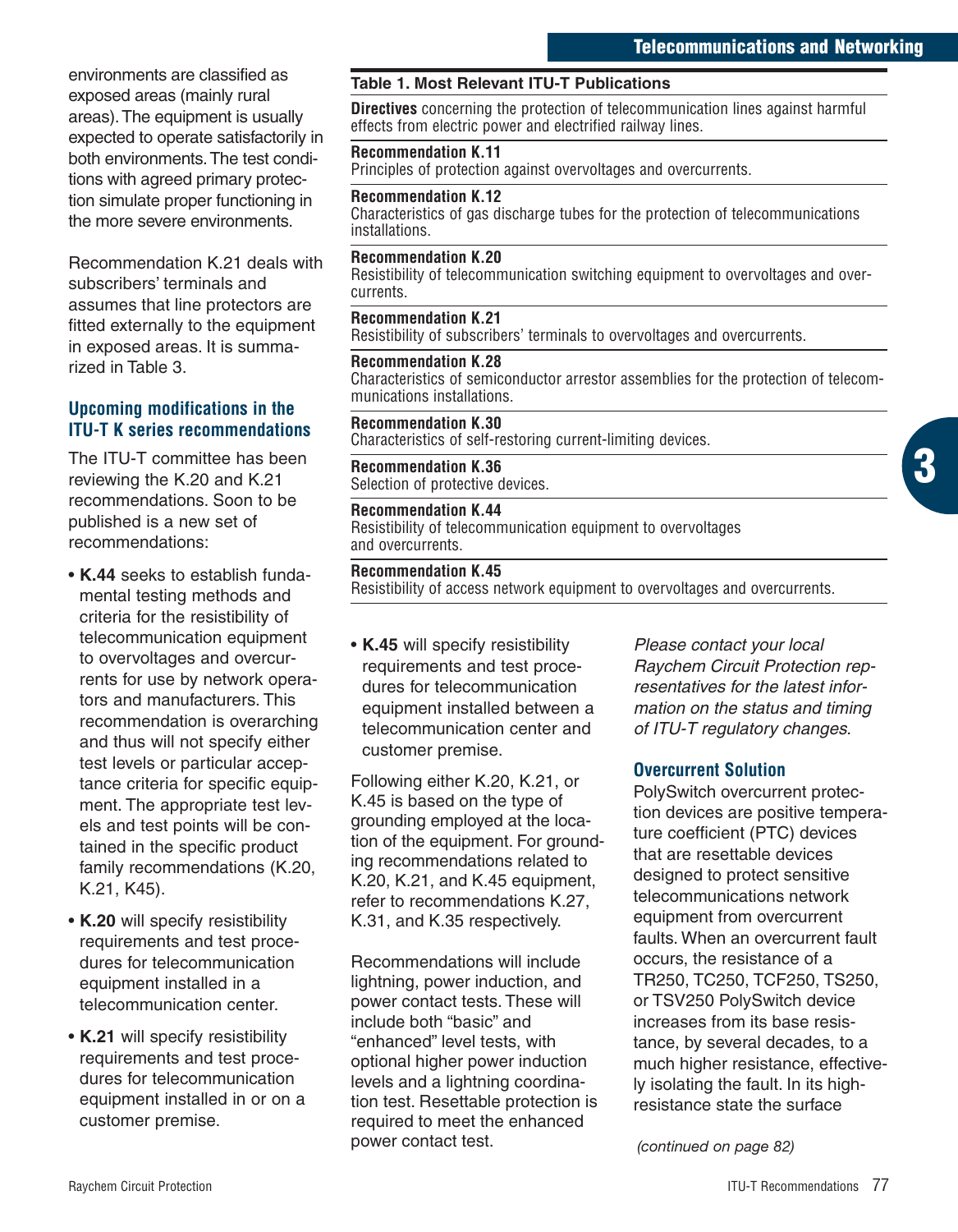**Table 2. Summary of ITU-T K.20, Resistability of telecommunications equipment installed in customer premises to overvoltage and overcurrents, Edition February 2000. This summary pertains to test conditions for ports connected to external symmetric pair cables.**

|                                        | Test No.            | Test<br><b>Description</b>                                               | <b>Test Circuit and</b><br>Waveshape               | <b>Basic Test</b><br>Levels                                                                                                                                             | <b>Enhanced Test</b><br>Levels                                                                                                                               | <b>Number</b><br>of Tests | Primary<br><b>Protection</b>                       | <b>Acceptance</b><br><b>Criteria</b>                                                                                                                         |
|----------------------------------------|---------------------|--------------------------------------------------------------------------|----------------------------------------------------|-------------------------------------------------------------------------------------------------------------------------------------------------------------------------|--------------------------------------------------------------------------------------------------------------------------------------------------------------|---------------------------|----------------------------------------------------|--------------------------------------------------------------------------------------------------------------------------------------------------------------|
| Single<br>port<br>lightning<br>tests   | 1.1.a <sup>1</sup>  | inherent<br>longitudinal                                                 | Figure 1 and<br>Figure 2<br>10/700 µs              | $U_{\text{CIMAX}} = 1.0 \text{ kV}$<br>$R = 25\Omega$                                                                                                                   | $U_{C(MAX)} = 1.5$ kV<br>$R = 25\Omega$                                                                                                                      | 5 of each<br>polarity     | None                                               | A                                                                                                                                                            |
|                                        | 1.1.b <sup>1</sup>  | inherent<br>transverse                                                   | Figure 1 and<br>Figure 3a & 3b<br>$10/700 \,\mu s$ | $U_{\text{CMAX}} = 1.0 \text{ kV}$<br>$R = 25\Omega$                                                                                                                    | $U_{\text{c,max}} = 1.5 \text{ kV}$<br>$R = 25\Omega$                                                                                                        | 5 of each<br>polarity     | None                                               | A                                                                                                                                                            |
|                                        | 1.2.a <sup>2</sup>  | coordination<br>longitudinal                                             | Figure 1 and<br>Figure 2<br>10/700 µs              | $U_{C(MAX)} = 4$ kV<br>$R = 25\Omega$                                                                                                                                   | $U_{c(MAX)} = 4$ kV<br>$R = 25\Omega$                                                                                                                        | 5 of each<br>polarity     | Special test<br>protector<br>(Note 3, next page)   | Α<br>During the test, the                                                                                                                                    |
|                                        | 1.2.b <sup>2</sup>  | coordination<br>transverse                                               | Figure 1 and<br>Figure 3a & 3b<br>10/700 µs        | $U_{C(MAX)} = 4$ kV<br>$R = 25\Omega$                                                                                                                                   | $\overline{U_{C(MAX)}} = 4$ kV<br>$R = 25\Omega$                                                                                                             | 5 of each<br>polarity     |                                                    | special test protector<br>must operate at<br>$\overline{U}_c = U_{c(MAX)}$                                                                                   |
| Multiple<br>port<br>lightning<br>tests | 1.3 <sup>3</sup>    | inherent<br>longitudinal                                                 | Figure 1 and<br>Figure 4<br>10/700 µs              | $U_{\text{C(MAX)}} = 1.5 \text{ kV}$<br>$R = 25 \Omega$                                                                                                                 | $U_{\text{CMAX}} = 1.5 \text{ kV}$<br>$R = 25 \Omega$                                                                                                        | 5 of each<br>polarity     | None                                               | A                                                                                                                                                            |
|                                        | 1.445               | longitudinal                                                             | Figure 1 and<br>Figure 4<br>10/700 µs              | $U_{\text{CMAX}} = 4$ kV<br>$R = 25\Omega$                                                                                                                              | $U_{\text{CMAN}} = 6$ kV<br>$R = 25\Omega$                                                                                                                   | 5 of each<br>polarity     | Agreed primary<br>protector (Note 4,<br>next page) | A                                                                                                                                                            |
| Lighting<br>current<br>tests           | $1.5^{6}$           | Single<br>port                                                           | 8/20 µs current<br>generator<br>and Figure 2       | $I = 1$ kA/wire<br>$R = 0\Omega$                                                                                                                                        | $I = 5$ kA/wire<br>$R = 0\Omega$                                                                                                                             | 5 of each<br>polarity     | None                                               | Α                                                                                                                                                            |
|                                        | 1.646               | Multiple<br>port                                                         | 8/20 µs current<br>generator<br>and Figure 4       | $I = 1$ kA/wire<br>Limited to 6 kA                                                                                                                                      | $I = 5$ kA/wire<br>Limited to 30 kA                                                                                                                          | 5 of each<br>polarity     | None                                               | A                                                                                                                                                            |
| Power<br>induction<br>tests            | 2.1.a <sup>1</sup>  | inherent<br>longitudinal<br>and earth<br>potential rise                  | Figure 5 and<br>Figure 2                           | total R = $0\Omega$<br>$W_{SP(MAX)} = 0.2 A2S$<br>Frequency = 16<br>2/3, 50 or 60 Hz<br>$U_{\text{AC (MAX)}}$ = 600 V                                                   | total R = $0\Omega$<br>$W_{SP(MAX)} = 0.2 A^2s$<br>Frequency = 16<br>2/3 50 or 60 Hz<br>$U_{A.C.(MAX)} = 600 V$                                              | 5                         | None                                               | Α                                                                                                                                                            |
|                                        | 2.1.b <sup>1</sup>  | inherent<br>transverse                                                   | Figure 5 and<br>Figure 3a & 3b                     | $R = 600\Omega$<br>$t = 0.2 s$                                                                                                                                          | $R = 600\Omega$<br>$t = 0.2 s$                                                                                                                               | 5                         | None                                               | A                                                                                                                                                            |
|                                        | 2.2.a <sup>2</sup>  | inherent/<br>coordination<br>longitudinal<br>and earth<br>potential rise | Figure 5 and<br>Figure 2                           | $W_{SP(MAX)} = 1 A2S$<br>Frequency = 16<br>2/3, 50 or 60 Hz<br>$\begin{array}{c} U_{\text{A.C.}(MAX)} = 600 \text{ V} \\ R = 600 \Omega \end{array}$                    | $W_{SP(MAX)} = 10 A2S$<br>Frequency = 16<br>2/3, 50 or 60 Hz<br>$U_{AC(MAX)} = 1500 V$<br>R = 200 $\Omega$                                                   | 5                         | Special test<br>protector (Note 3,<br>next page)   | Α                                                                                                                                                            |
|                                        | 2.2.b <sup>2</sup>  | inherent/<br>coordination<br>transverse                                  | Figure 5 and<br>Figure 3a & 3b                     | $t = 1.0 s$<br>(Note 1, next page)                                                                                                                                      | $t_{\text{MAX}} = 2$ S<br>(4-1/K.20)<br>(Note 2, next page)                                                                                                  | 5                         |                                                    | Α                                                                                                                                                            |
| Mains<br>power<br>contact<br>tests     | 3.1.a <sup>78</sup> | longitudinal                                                             | Figure 5 and<br>Figure 2                           | $U_{\text{acc}}$ = 230 V<br>$F$ requenc $v =$<br>50 or 60 Hz<br>$t = 15$ min for<br>each test resistor<br>$R = 10, 20, 40,$<br>80, 160, 300,<br>600 and 1000 $\Omega$ . | $U_{AC}$ = 230 V<br>$F$ requenc $v =$<br>50 or 60 Hz<br>$t = 15$ min for<br>each test resistor<br>$R = 10, 20, 40,$<br>80, 160, 300,<br>600 and $1000\Omega$ | $\mathbf{1}$              | None                                               | For basic level:<br>Criterion B.<br>For enhanced<br>level: Criterion A<br>for test resistors<br>160, 300 and<br>600 W, Criterion B<br>for the other resistor |
|                                        | $3.1.b^{78}$        | transverse                                                               | Figure 5 and<br>Figure 3a & 3b                     | See acceptance<br>criteria column.                                                                                                                                      | See acceptance<br>criteria column.                                                                                                                           | 1                         | None                                               |                                                                                                                                                              |

**3**

1 This test does not apply when the equipment is designed to be always used with primary protection.

2 When the equipment contains high current carrying components which eliminate the need for primary protection, refer to 10.1.1/K.44.

<sup>3</sup> The multiple port test is simultaneously applied to 100% of the ports, limited to a maximum of 8 ports. This test does not apply when the equipment is designed to be

always used with primary protection.

4 The multiple port test is simultaneously applied to 100%

of the ports, limited to a maximum of 8 ports. 5When the equipment contains high current carrying components which eliminate the need for primary protection, do not remove these components and do not add primary protection.

6 This test only applies when the equipment contains high

current carrying components which eliminate the need for primary protection.

7 Refer to I.1.4 of K.44/Appendix I for guidance on performing this test.

<sup>8</sup> When the equipment is designed to be always used with primary protection, perform this test with the special test protector.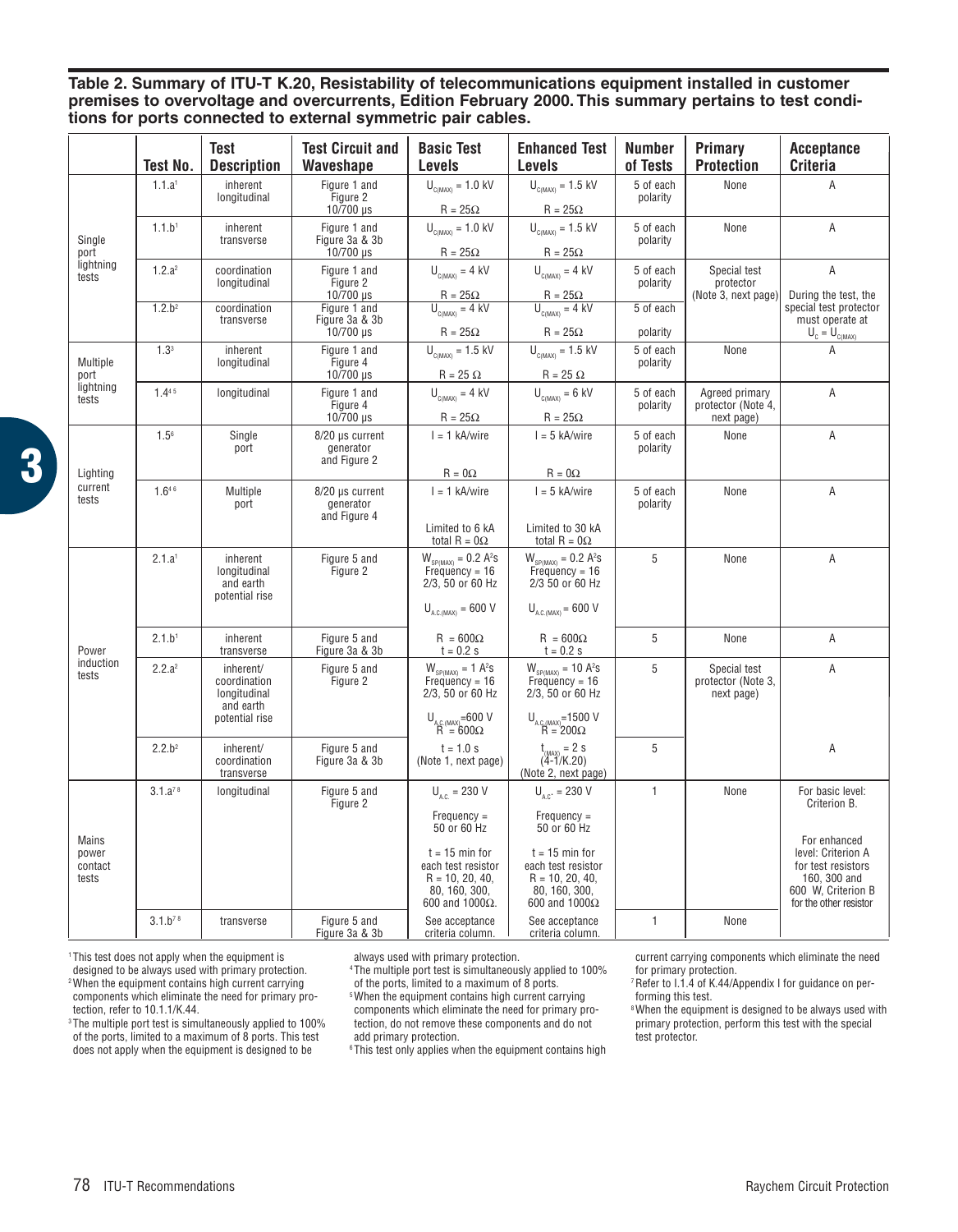## **Telecommunications and Networking**

Note 1: The test conditions for the Test 2.2 (basic test level) may be adapted to the local conditions, by variation of the test parameters within the following limits, so that I<sup>2</sup>t equal to = 1 A<sup>2</sup>s is fulfilled: U<sub>A.C.MAX)</sub> = 300 V........600 V, selected to meet local conditions; t≤1.0 s, selected to meet local conditions; R≤600 W, is to be calculated according to equation 1:

$$
R = U_{A.C.(MAX)} \sqrt{\frac{t}{1A^2s}}
$$

- **Note 2:** For Test 2.2 (enhanced test level), the equipment shall comply with the specified Criterion for all voltage/time combinations bounded (on and below) by the 10 A<sup>2</sup>s voltage/time curve defined by equation 1 and boundary conditions in 2.1.a through 3.1.b in Table 2.
- Note 3: Special test protector is a component or circuit used to replace the agreed primary protector for purposes of confirming coordination. More information can be found in ITU-T K.44 section 8.4.
- Note 4: Agreed primary protection is a type of surge protective device that is used to protect the equipment based on an agreement between manufacturer and the network operator. The agreed primary protection can be nothing if it has been agreed that no external protection elements need to be used. More infomation can be found in ITU-T K.44.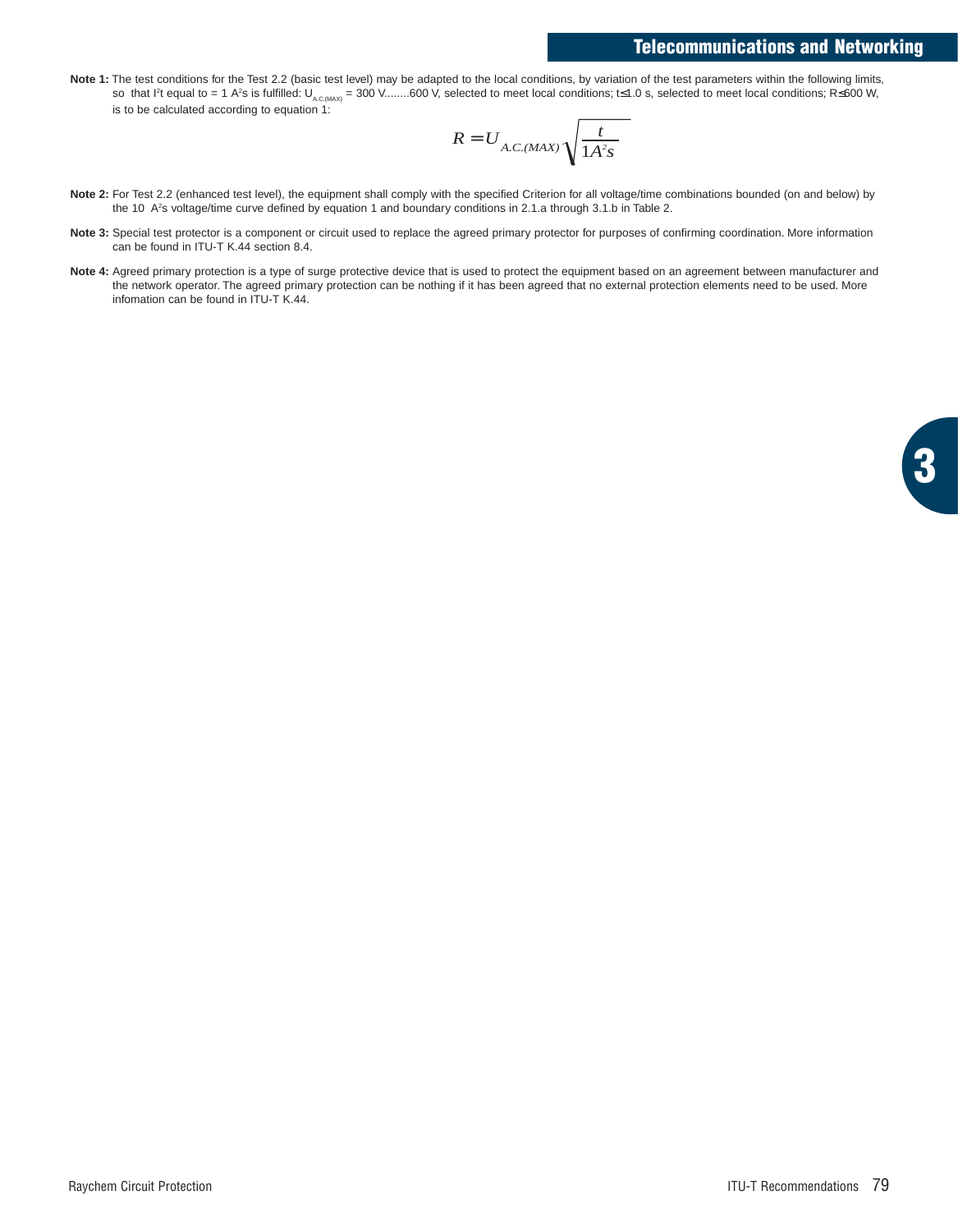**Table 3. Summary of ITU-T K.21, Resistability of telecommunications equipment installed in customer premises to overvoltage and overcurrents, Edition October 2000. This summary pertains to test conditions for ports connected to external symmetric pair cables.**

|                                        | a to oxtornar oymmothio pair oabico: |                                                         |                                                          |                                                                                                         |                                                                                               |                       |                                                    |                                                                                                          |
|----------------------------------------|--------------------------------------|---------------------------------------------------------|----------------------------------------------------------|---------------------------------------------------------------------------------------------------------|-----------------------------------------------------------------------------------------------|-----------------------|----------------------------------------------------|----------------------------------------------------------------------------------------------------------|
|                                        | ITU<br>Test No.                      | <b>Test</b><br><b>Description</b>                       | <b>Test Circuit and</b><br>Waveshape                     | <b>Basic Test</b><br>Levels                                                                             | <b>Enhanced Test</b><br>Levels                                                                | Number<br>of Tests    | Primary<br><b>Protection</b>                       | <b>Acceptance</b><br><b>Criteria</b>                                                                     |
| Single<br>port<br>lightning<br>tests   | 1.1.a <sup>1</sup>                   | inherent<br>longitudinal                                | Figure 1 and<br>Figure 2                                 | $U_{\text{CIMAX}} = 1.5 \text{ kV}$                                                                     | $U_{c(MAX)} = 6$ kV                                                                           | 5 of each<br>polarity | None                                               | A                                                                                                        |
|                                        | 1.1.b <sup>1</sup>                   | inherent<br>transverse                                  | 10/700 µs<br>Figure 1 and<br>Figure 3a & 3b<br>10/700 µs | $R = 25\Omega$<br>$U_{C(MAX)} = 1.5$ kV<br>$R = 25\Omega$                                               | $R = 25\Omega$<br>$U_{\text{C(MAX)}} = 1.5 \text{ kV}$<br>$R = 25\Omega$                      | 5 of each<br>polarity | None                                               | Α                                                                                                        |
|                                        | 1.2.a <sup>2</sup>                   | coordination<br>longitudinal                            | Figure 1 and<br>Figure 2<br>$10/700 \,\mu s$             | $U_{\text{C(MAX)}} = 4$ kV<br>$R = 25\Omega$<br>U <sub>C(MAX)</sub> = 4 kV                              | $U_{\text{C(MAX)}} = 6$ kV<br>$R = 25\Omega$<br>$U_{\text{CIMAX}} = 6 \text{ kV}$             | 5 of each<br>polarity | Special test<br>protector<br>(Note 3, next page)   | A<br>During the test, the                                                                                |
|                                        | 1.2.b <sup>2</sup>                   | coordination<br>transverse                              | Figure 1 and<br>Figure 3a & 3b<br>10/700 µs              | $R = 25\Omega$                                                                                          | $R = 25\Omega$                                                                                | 5 of each<br>polarity |                                                    | special test protector<br>must operate at<br>$\overline{U}_c = U_{c(MAX)}$                               |
| Multiple<br>port<br>lightning<br>tests | 1.3 <sup>3</sup>                     | inherent<br>longitudinal                                | Figure 1 and<br>Figure 4<br>10/700 µs                    | $U_{\text{CIMAX}} = 1.5 \text{ kV}$<br>$R = 25 \Omega$                                                  | $U_{\text{C(MAX)}} = 1.5 \text{ kV}$<br>$R = 25 \Omega$                                       | 5 of each<br>polarity | None                                               | A                                                                                                        |
|                                        | 1.445                                | longitudinal                                            | Figure 1 and<br>Figure 4<br>10/700 µs                    | $U_{\text{CMAX}} = 4$ kV<br>$R = 25\Omega$                                                              | $U_{_{C(MAX)}} = 6$ kV<br>$R = 25\Omega$                                                      | 5 of each<br>polarity | Agreed primary<br>protector (Note 4,<br>next page) | Α                                                                                                        |
| Lighting<br>current<br>tests           | $1.5^{6}$                            | Single<br>port                                          | 8/20 µs current<br>generator<br>and Figure 2             | $I = 1$ kA/wire<br>$R = 0\Omega$                                                                        | $I = 5$ kA/wire<br>$R = 0\Omega$                                                              | 5 of each<br>polarity | None                                               | Α                                                                                                        |
|                                        | 1.646                                | Multiple<br>port                                        | 8/20 µs current<br>generator<br>and Figure 4             | $I = 1$ kA/wire<br>Limited to 6 kA                                                                      | $I = 5$ kA/wire<br>Limited to 30 kA                                                           | 5 of each<br>polarity | None                                               | Α                                                                                                        |
|                                        |                                      |                                                         |                                                          | total R = $0\Omega$                                                                                     | total R = $0\Omega$                                                                           |                       |                                                    |                                                                                                          |
|                                        | 2.1.a <sup>1</sup>                   | inherent<br>longitudinal<br>and earth<br>potential rise | Figure 5 and<br>Figure 2                                 | $W_{SP(MAX)} = 0.2 A^2s$<br>Frequency = 16<br>2/3, 50 or 60 Hz<br>$U_{\text{AC} (MAX)} = 600 \text{ V}$ | $W_{SP(MAX)} = 0.2 A2S$<br>Frequency = 16<br>2/3 50 or 60 Hz<br>$U_{\text{AC (MAX)}}$ = 600 V | 5                     | None                                               | Α                                                                                                        |
|                                        |                                      |                                                         |                                                          |                                                                                                         |                                                                                               |                       |                                                    |                                                                                                          |
| Power                                  | 2.1.b <sup>1</sup>                   | inherent<br>transverse                                  | Figure 5 and<br>Figure 3a & 3b                           | $R = 600\Omega$<br>$t = 0.2 s$                                                                          | $R = 600\Omega$<br>$t = 0.2 s$                                                                | 5                     | None                                               | A                                                                                                        |
| induction<br>tests                     | 2.2.a <sup>2</sup>                   | inherent/<br>coordination<br>longitudinal<br>and earth  | Figure 5 and<br>Figure 2                                 | $W_{SP(MAX)} = 1 A^2s$<br>$Frequency = 16$<br>2/3, 50 or 60 Hz                                          | $W_{SP(MAX)} = 10 A2S$<br>Frequency = 16<br>2/3, 50 or 60 Hz                                  | 5                     | Special test<br>protector (Note 3,<br>next page)   | A                                                                                                        |
|                                        |                                      | potential rise                                          |                                                          | $U_{A.C.(MAX)} = 600 V$<br>R = 600 $\Omega$                                                             | $U_{A.C.(MAX)} = 1500 V$<br>R = 200 $\Omega$                                                  |                       |                                                    |                                                                                                          |
|                                        | 2.2.b <sup>2</sup>                   | inherent/<br>coordination<br>transverse                 | Figure 5 and<br>Figure 3a & 3b                           | $t = 1.0 s$<br>(Note 1, next page)                                                                      | $t_{(MAX)} = 2$ S<br>(4-1/K.20)<br>(Note 2, next page)                                        | 5                     |                                                    | Α                                                                                                        |
| Mains<br>power<br>contact<br>tests     | 3.1.a <sup>78</sup>                  | longitudinal                                            | Figure 5 and<br>Figure 2                                 | $U_{\text{ac}} = 230 \text{ V}$                                                                         | $U_{\text{acc}} = 230 \text{ V}$                                                              | 1                     | None                                               | For basic level:<br>Criterion B.                                                                         |
|                                        |                                      |                                                         |                                                          | $Frequency =$<br>50 or 60 Hz                                                                            | $Frequency =$<br>50 or 60 Hz                                                                  |                       |                                                    | For enhanced                                                                                             |
|                                        |                                      |                                                         |                                                          | $t = 15$ min for<br>each test resistor<br>$R = 10, 20, 40,$<br>80, 160, 300.<br>600 and 1000Ω.          | $t = 15$ min for<br>each test resistor<br>$R = 10, 20, 40,$<br>80, 160, 300.<br>600 and 1000Ω |                       |                                                    | level: Criterion A<br>for test resistors<br>160, 300 and<br>600 W. Criterion B<br>for the other resistor |
|                                        | $3.1.b^{78}$                         | transverse                                              | Figure 5 and<br>Figure 3a & 3b                           | See acceptance<br>criteria column.                                                                      | See acceptance<br>criteria column.                                                            | $\mathbf{1}$          | None                                               |                                                                                                          |

**3**

1 This test does not apply when the equipment is designed to be always used with primary protection. 2 When the equipment contains high current carrying components which eliminate the need for primary protection, refer to 10.1.1/K.44.

<sup>3</sup> The multiple port test is simultaneously applied to 100% of the ports, limited to a maximum of 8 ports. This test does not apply when the equipment is designed to be always used with primary protection.

4 The multiple port test is simultaneously applied to 100% of the ports, limited to a maximum of 8 ports.

5When the equipment contains high current carrying components which eliminate the need for primary protection, do not remove these components and do not add primary protection.

6 This test only applies when the equipment contains high current carrying components which eliminate the need for primary protection.

7 Refer to I.1.4 of K.44/Appendix I for guidance on performing this test.

8 When the equipment is designed to be always used with primary protection, perform this test with the special test protector.

9 If the inherent protection of the port under test contains surge protective devices that are connected to ground,<br> $U_{\text{CMAN}}$  of 1.5 kV shall be used instead of 6 kV

 $10$  If equipment has an insulted case, the 6 kV test is applied with equipment wrapped in conductive foil and the foil is connected to the generator return.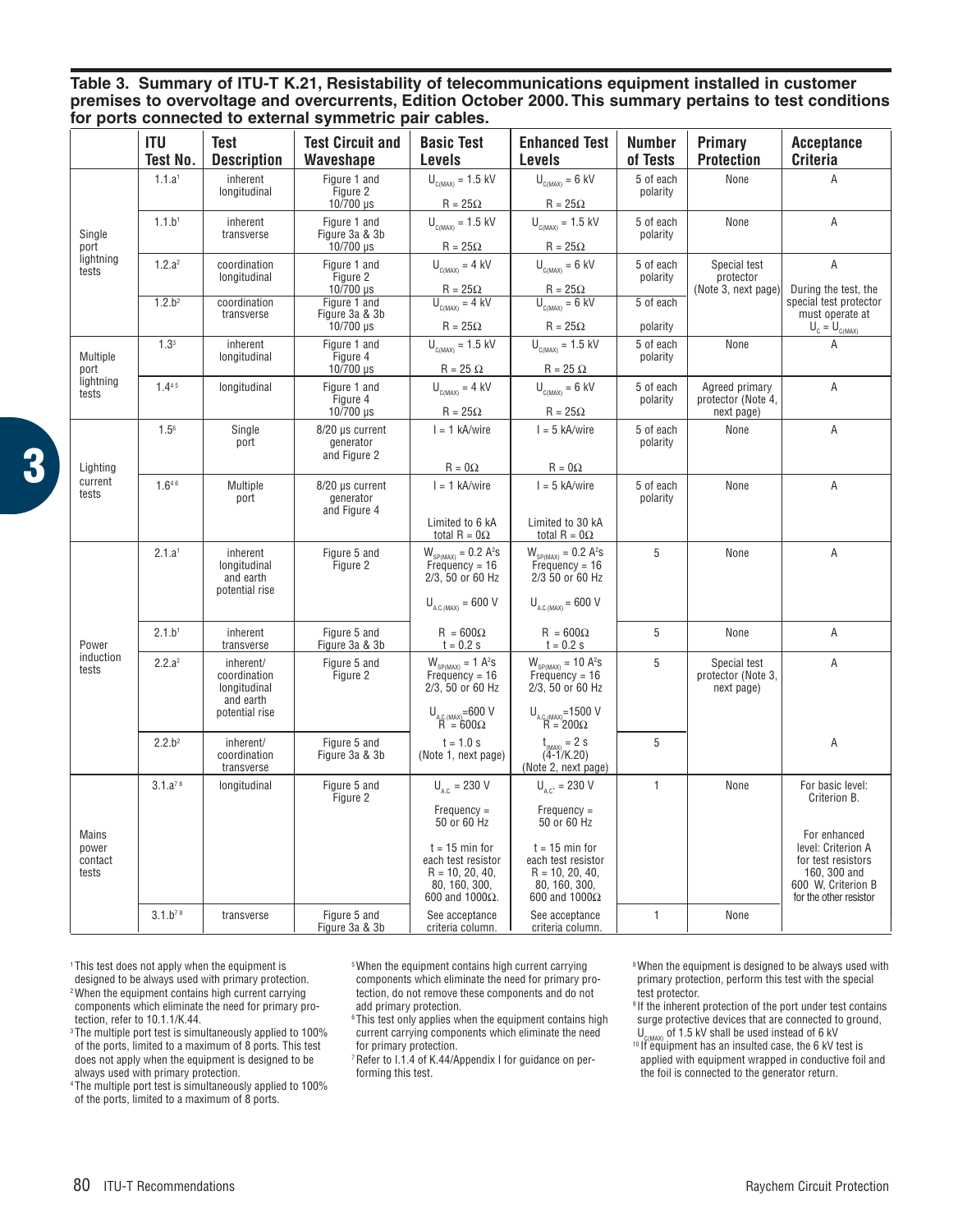## **Telecommunications and Networking**

Note 1: The test conditions for the Test 2.2 (basic test level) may be adapted to the local conditions, by variation of the test parameters within the following limits, so that I<sup>2</sup>t equal to = 1 A<sup>2</sup>s is fulfilled: U<sub>A.C.MAX)</sub> = 300 V........600 V, selected to meet local conditions; t≤1.0 s, selected to meet local conditions; R≤600 W, is to be calculated according to equation 1:

$$
R = U_{A.C.(MAX)} \sqrt{\frac{t}{1A^2s}}
$$

- **Note 2:** For Test 2.2 (enhanced test level), the equipment shall comply with the specified Criterion for all voltage/time combinations bounded (on and below) by the 10 A2 s voltage/time curve defined by equation 1 and boundary conditions in 2.1.a through 3.1.b in Table 3.
- Note 3: Special test protector is a component or circuit used to replace the agreed primary protector for purposes of confirming coordination. More information can be found in ITU-T K.44 section 8.4.
- Note 4: Agreed primary protection is a type of surge protective device that is used to protect the equipment based on an agreement between manufacturer and the network operator. The agreed primary protection can be nothing if it has been agreed that no external protection elements need to be used. More infomation can be found in ITU-T K.44.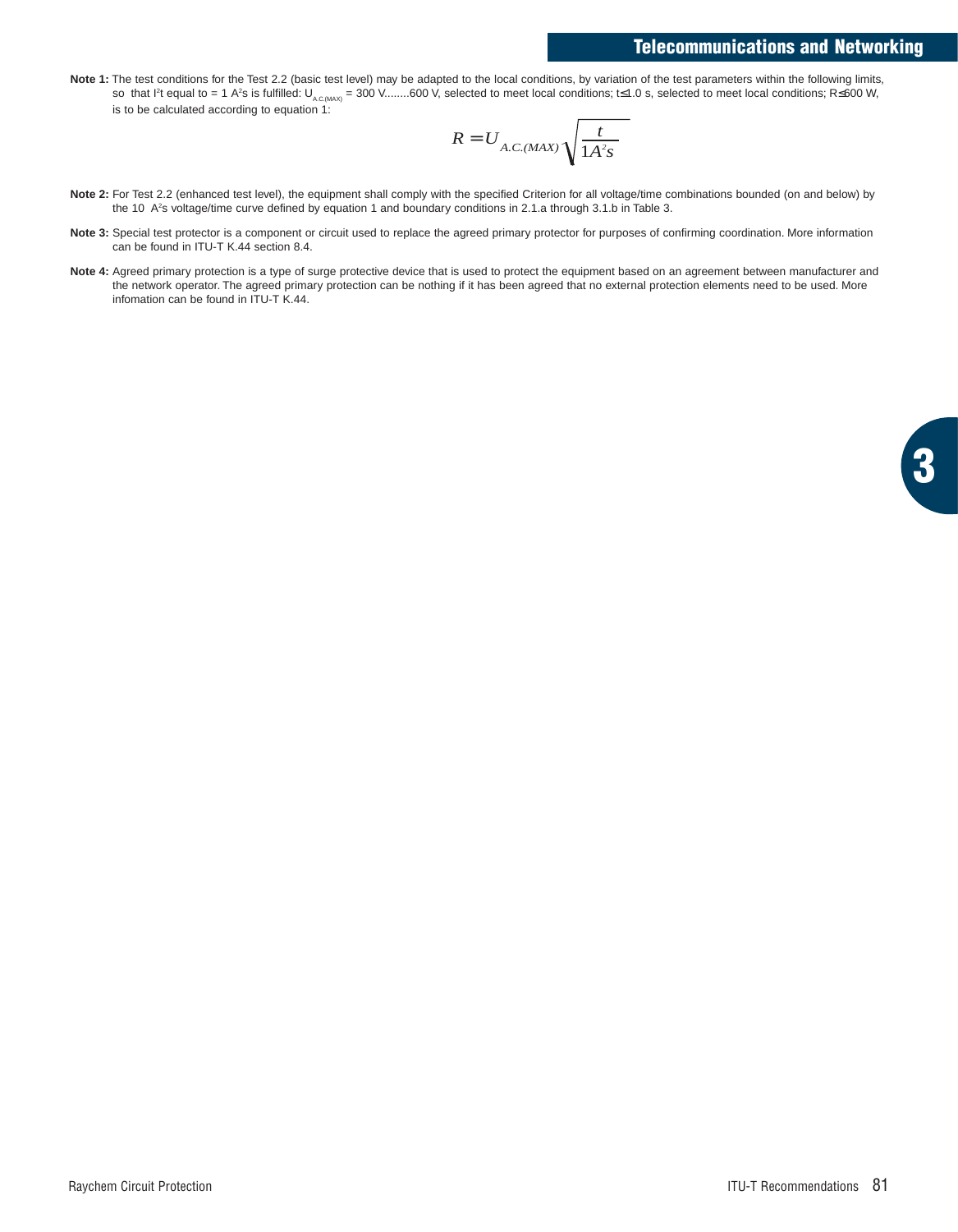

temperature of the device will be approximately 120°C. A small trickle current will maintain the PolySwitch device in its highresistance state, dissipating little power. Once the fault condition and power are removed, the PolySwitch device—unlike a fuse—will reset to a low impedance state so normal telephone operation can resume.

## **Fast Tripping**

At currents between 200 and 350mA, PolySwitch 250V devices will trip before damage to the line interface can occur. PolySwitch devices, however, are not tripped by lightning-induced transients. Most alternate solutions, like fuses, that are lightning robust will not trip until an overcurrent fault of more than 500mA exists, allowing a much larger current to pass into the subscriber line interface card (SLIC). This higher level can damage telecommunication equipment.

PolySwitch devices typically trip faster than ceramic PTC devices, limiting power let-through and allowing downstream electronic components such as secondary overvoltage devices and resistors to be sized smaller.

# **Small Size, Multiple Form Factors**

PolySwitch devices are typically smaller than ceramic PTC devices for a given resistance. Furthermore, they can be supplied as surface-mount, radialleaded, and chip-form factors to fit the stringent space requirements of compact protection modules and tightly packed PC boards.

# **Overvoltage Solution**

SiBar thyristors overvoltage protectors are foldback devices which have the current-voltage curve shown in Figure 6. The

**3**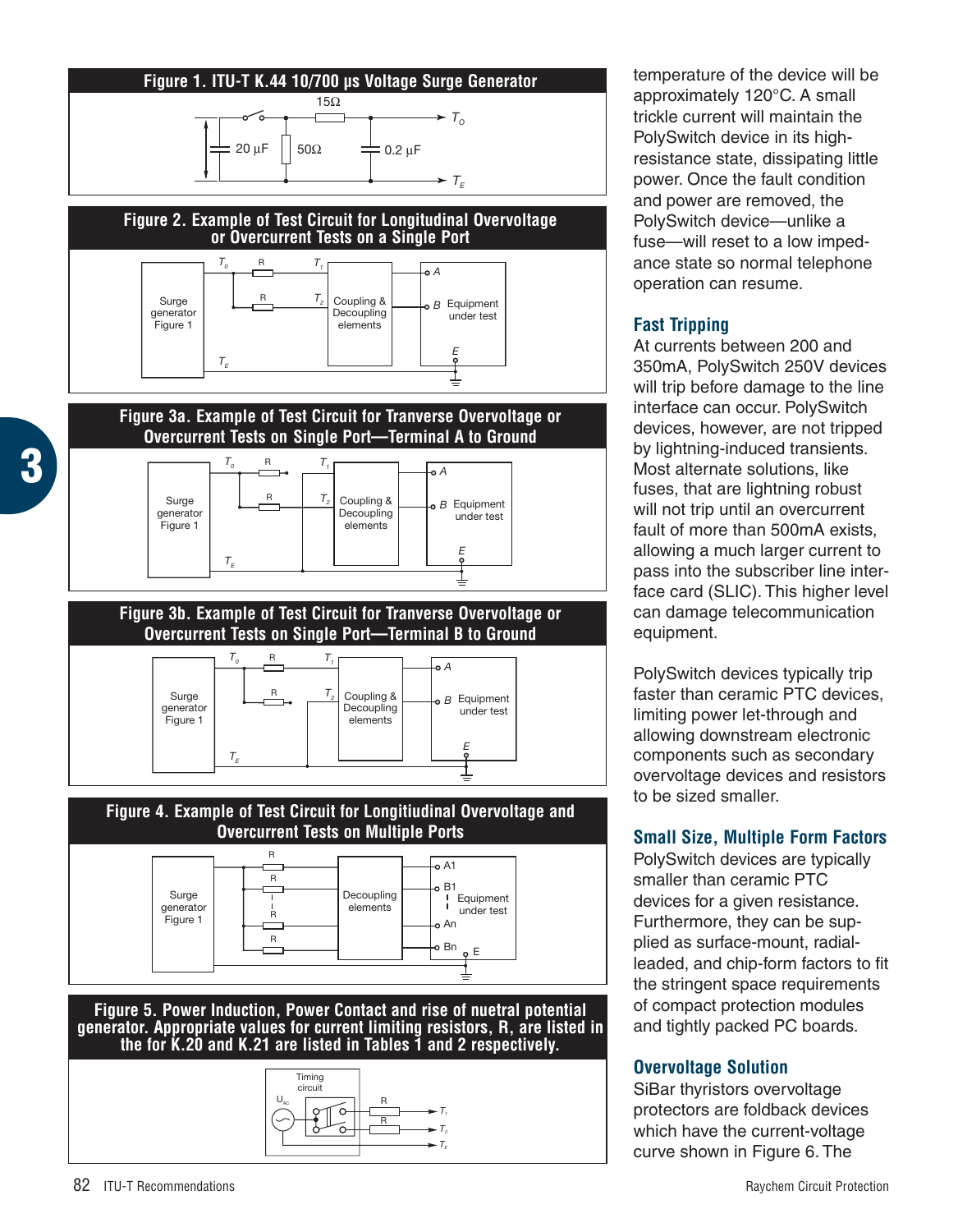#### **Telecommunications and Networking**

device is normally in a "high resistance" state for voltages below the breakover voltage. In this state very little current flows through the device when voltage is across the device. When the voltage exceeds the breakover voltage, the device "folds back", creating a low-impedance path and effectively shorting out the overvoltage condition. The device will remain in this low-impedance state until the current through the device is decreased below its hold rating. SiBar devices are designed so that the  $I_{HOLD}$  of the device is typically >200mA, above the maximum loop current in the telecom system. After an overvoltage event has passed, the device can reset to its highimpedance state and allow normal system operation to occur.

For a given fault current, the power dissipated in a thyristor is much smaller than a clamp device such as a metal oxide varistor or an avalanche diode, since the voltage across the foldback device will be smaller. This allows the device to be smaller. The smaller size results in lower capacitance, which is highly desirable for higher speed communication equipment. The silicon-based device allows the breakover voltage to be accurately set, and it will not degrade after multiple fault events. The SiBar devices are supplied in an SMB surface-mount package to meet the space requirements of densely packed electronic boards.

### **Application**

Figure 7 displays a typical protection system employed by network equipment manufacturers in order to comply with ITU-T K.20 requirements. The SiBar device protects the sensitive electronics from fast overvoltage events,



including lightning transients. The line feed resistor serves the purpose of regulating the steadystate current to the telephone.

The 250V families of PolySwitch devices provide current limiting that may be required during power contact events that have a voltage lower than the fold-back voltage of the SiBar device. Additionally, the

base resistance of the PolySwitch device limits the current during events that exceed the foldback voltage of the SiBar device, thus enabling the SiBar device to survive. **3**



## **Figure 7. Typical Protection System for Network Equipment**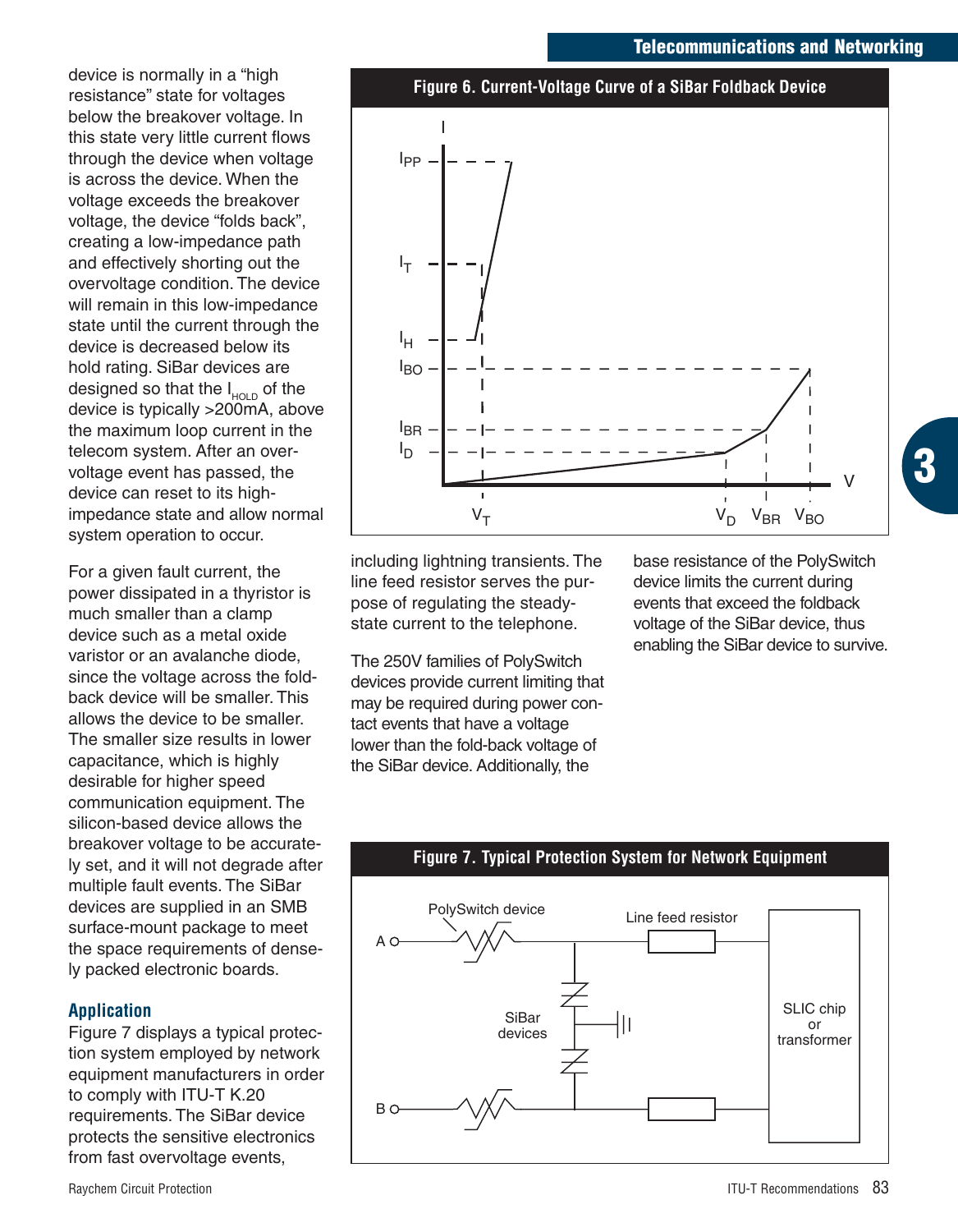| Table 4.<br>Summary of Field Studies Showing 50/60-Hz AC Overcurrent Faults |                                        |                                     |  |  |
|-----------------------------------------------------------------------------|----------------------------------------|-------------------------------------|--|--|
| <b>Study Location</b><br>(Author)                                           | <b>Frequency of</b><br>50/60 Hz Faults | <b>Characteristics</b><br>of Faults |  |  |
| Canada<br>(Bell Canada)                                                     |                                        | Average voltage:<br>300V            |  |  |
| 11 C A                                                                      |                                        | Avaraga valtage                     |  |  |

| USA<br>(AT&T)             |                                 | Average voltage:<br>371V; average<br>current: 2.71A                      |
|---------------------------|---------------------------------|--------------------------------------------------------------------------|
| <b>USA</b><br>(BellSouth) |                                 | Average voltage:<br>300V                                                 |
| Italy<br>(SIP)            |                                 | Average voltage:<br>430V; average<br>current: 2.35A                      |
| France<br>(FranceTelcom)  | 7.3 events<br>per line per year | 75% of voltage<br>below 200V                                             |
| Australia<br>(Telstra)    | 5 events<br>per line per year   | 95% of voltage<br>below 600V peak.<br>98.7% of current<br>below 5A peak. |

| Table 5. PolySwitch Devices for ITU-T Requirements |               |                                 |                                        |  |
|----------------------------------------------------|---------------|---------------------------------|----------------------------------------|--|
| <b>Device</b>                                      | Ihold<br>(mA) | <b>Resistance</b><br>$(\Omega)$ | <b>Typical Trip Time</b><br>at $1A(s)$ |  |
| TCF250-120T                                        | 120           | $6.3 - 12.0$                    | 0.6                                    |  |
| TR250-120                                          | 120           | $4.0 - 8.0$                     | 1.5                                    |  |
| TR250-120T                                         | 120           | $6.0 - 10.5$                    | 0.6                                    |  |
| TS250-130                                          | 130           | $6.5 - 12.0$                    | 1.5                                    |  |
| TSV250-130                                         | 130           | $4.0 - 7.0$                     | 2.0                                    |  |
| TR250-145                                          | 145           | $3.0 - 6.0$                     | 2.0                                    |  |
| TR250-180                                          | 180           | $0.8 - 2.0$                     | 10.5                                   |  |

### **PolySwitch Device Benefits**

When a PolySwitch device is installed in the circuit, it provides two important advantages. First, it protects the line feed resistors from overheating. Without a PolySwitch device, during AC sneak current events (that is, currents in the 200mA to 1A range), these resistors do not fuse open. They typically overheat and can damage the circuit board. If a PolySwitch device is installed, it

limits the sneak current and prevents overheating of the line feed resistor.

Second, network equipment manufacturers and network operators have to provide a highly reliable telecommunication service, with minimal loss of system availability and minimal maintenance costs. If nonresettable overcurrent protection is used, even after the overcurrent fault is cleared, the

circuit will be out of service, and a service technician will have to be dispatched to change the line card or subscriber's terminal. However, with a PolySwitch resettable device, the circuit will reset and telephone service will resume without need for repair or a service call.

The most probable range of overcurrent hazards as measured in field studies is shown in Table 4. Typical currents measured are from 350mA up to 5A.

## **Device Selection**

As described in Figure 7, use of the PolySwitch device requires coordinated design between the line feed resistor, the secondary overvoltage protection device, and the SLIC circuit. Please refer to the TR, TS, TSV product line data for specific information on resistance, switching speed, dimensions, and current and voltage ratings. Please refer to the TVB data section of this Databook for specific information on SiBar devices.

Table 5 shows the most important characteristics of the PolySwitch 250V devices. All of these devices (TR250, TC250, TCF250, TS250, TSV250) are rated to interrupt ITU power faults. Upon inspection of Tables 2 and 3, one notes tests conducted with and without primary protection in place. SiBar TVBxxxSA devices are rated at 50A under a 10/1000-µs waveform. This device rating exceeds all surge currents obtainable under ITU K.20 and K.21 lightning test without primary protection in place. When a primary protector is in place, sufficient line impedance (resistance and/or inductance) must be in place between the